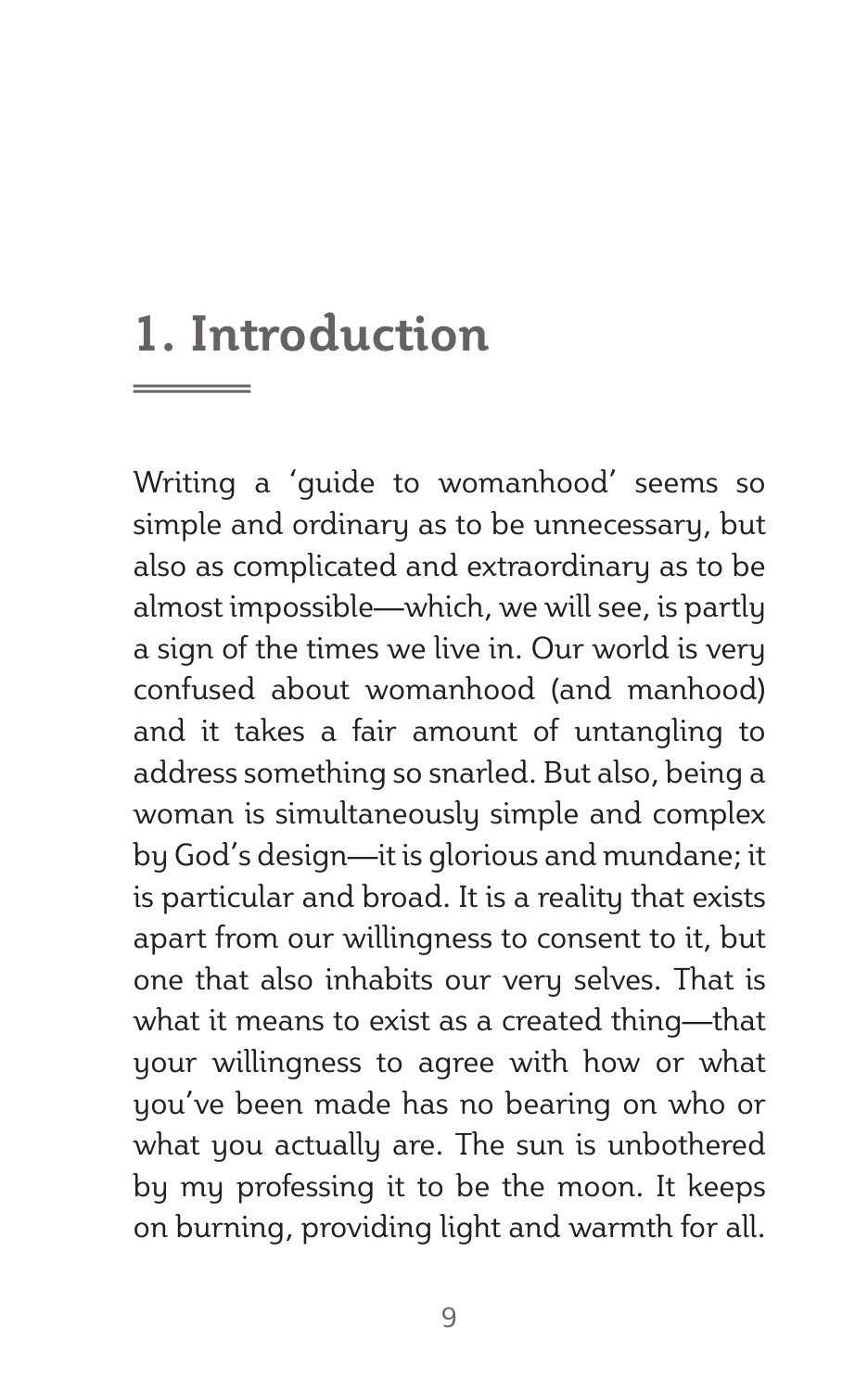The moon isn't affected in the least by my futile attempts to label it a star.

So too with womanhood. It does not need our mental assent to continue being what it is. Womanhood exists. Period. God made it so. No amount of railing against it or wishing it away can change that. And, what I'd like all of us to see is that womanhood is not something that we want to wish away. It's not something to be railed against, but received with gratitude. It cannot withstand idolizing, nor should it be relegated to the status of inconsequential.

Womanhood matters the way the walls of the house matter. It matters the way the food on the table matters. It matters the way flowers in the garden matter. It matters because God wanted it to matter—He made it consequential. But we don't direct our praise to walls or food or flowers. We praise the *Maker* of those things. We praise the Builder, the Provider, and the Gardener, for from *Him* and through *Him* and to *Him* are all things (Rom. 11:36). He gets all the glory for His glorious creation of womanhood.

## **OUR RECENT HISTORY**

The past 100 years have seen great societal changes for women—both in how women think of themselves and how others think of them. The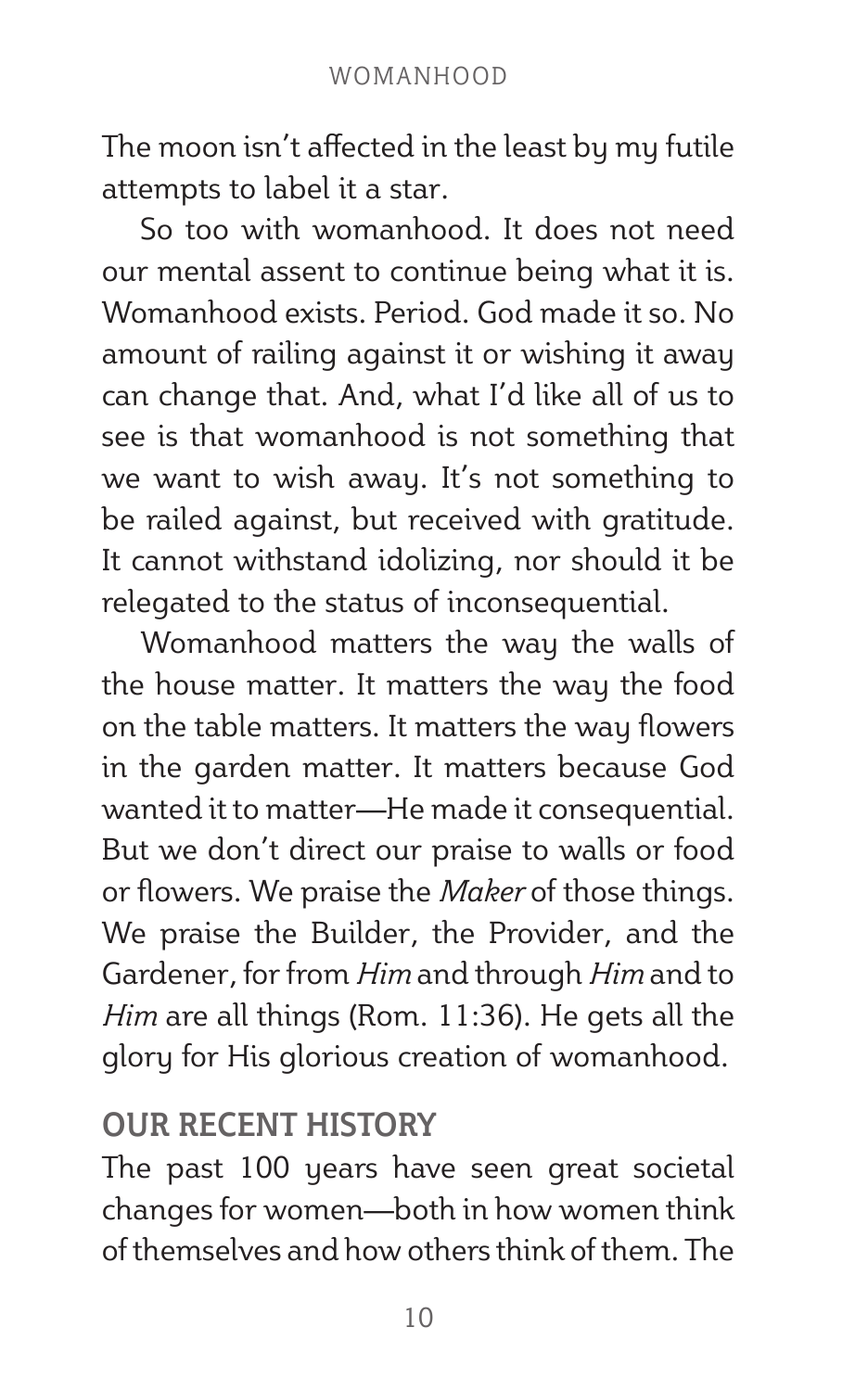#### *Introduction*

1960s brought about a second wave of feminism, which, while seeking the empowerment of women, did so by making manhood the standard for women. They thought that being a powerful woman was achieved by becoming just like powerful men. Feminists wanted to be equal and interchangeable with men, which perhaps unintentionally ended up devaluing the things that made them distinctly women. They wanted women to be free from the 'burdens' of marriage, motherhood, and family life—free to have sex without 'consequences' (that is, children), free to kill their own offspring in the womb—in short, their desired freedom actually led to a horrid enslavement to sin.

Furthermore, they did not imagine that one day men might want to be equal and interchangeable with women—and by that, I mean the transgender movement. There are biological men who call themselves women, who are now allowed into women's restrooms. and even set records in women's sporting events. The trans movement makes a mockery of the female body, renaming breastfeeding, 'chest-feeding,' and women, 'birthing people.' And there are also biological women who call themselves men—who also take hormones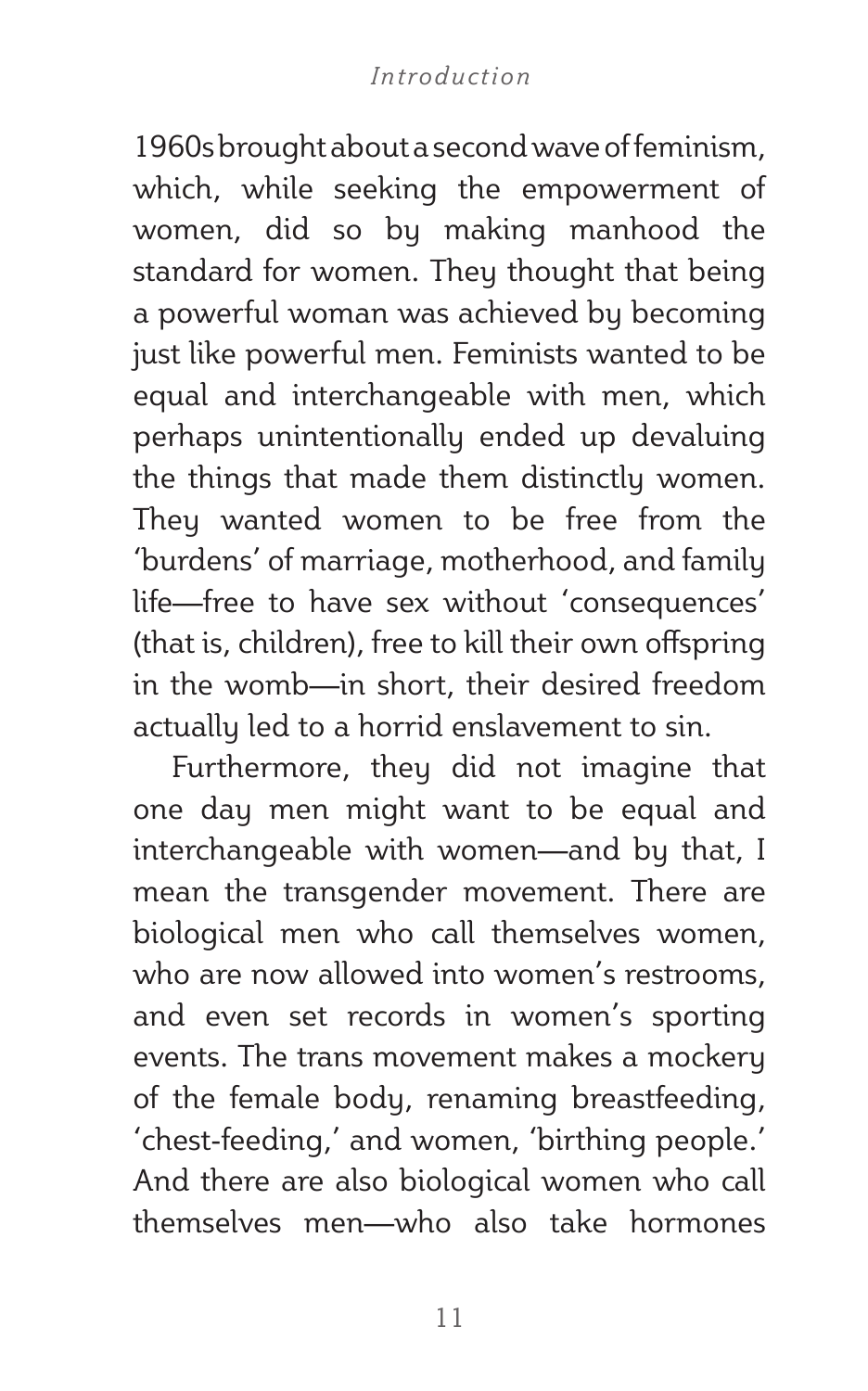to feel more masculine and, in some cases, mutilate their body to make it look like a man's body.

These changes are remarkable when you step back and look at the scope of human history. For the entire course of mankind, everyone knew who was a woman and who was a man. It was determined by the body God gave you. But in this unique moment in time, this moment God appointed you to live in, the loudest and most powerful voices in our society say that being a man or a woman has nothing to do with your body, but only your feelings. This is a serious lie with grave consequences. Yet even so, we know that sin is not new. It is as old as the garden of Eden. Yet it manifests in seemingly new ways, like a new cancer or virus. Sin is finding more and more outrageous ways to deceive and harm.

### **WHO AM I?**

This basic question lies at the heart of so much human striving—it reveals a quest for selfknowledge. Many find it difficult to answer, as though the self is a mystery beyond finding out. I would like to suggest to you that answering the question, 'Who am I?' is actually not difficult, because the answer is given to us by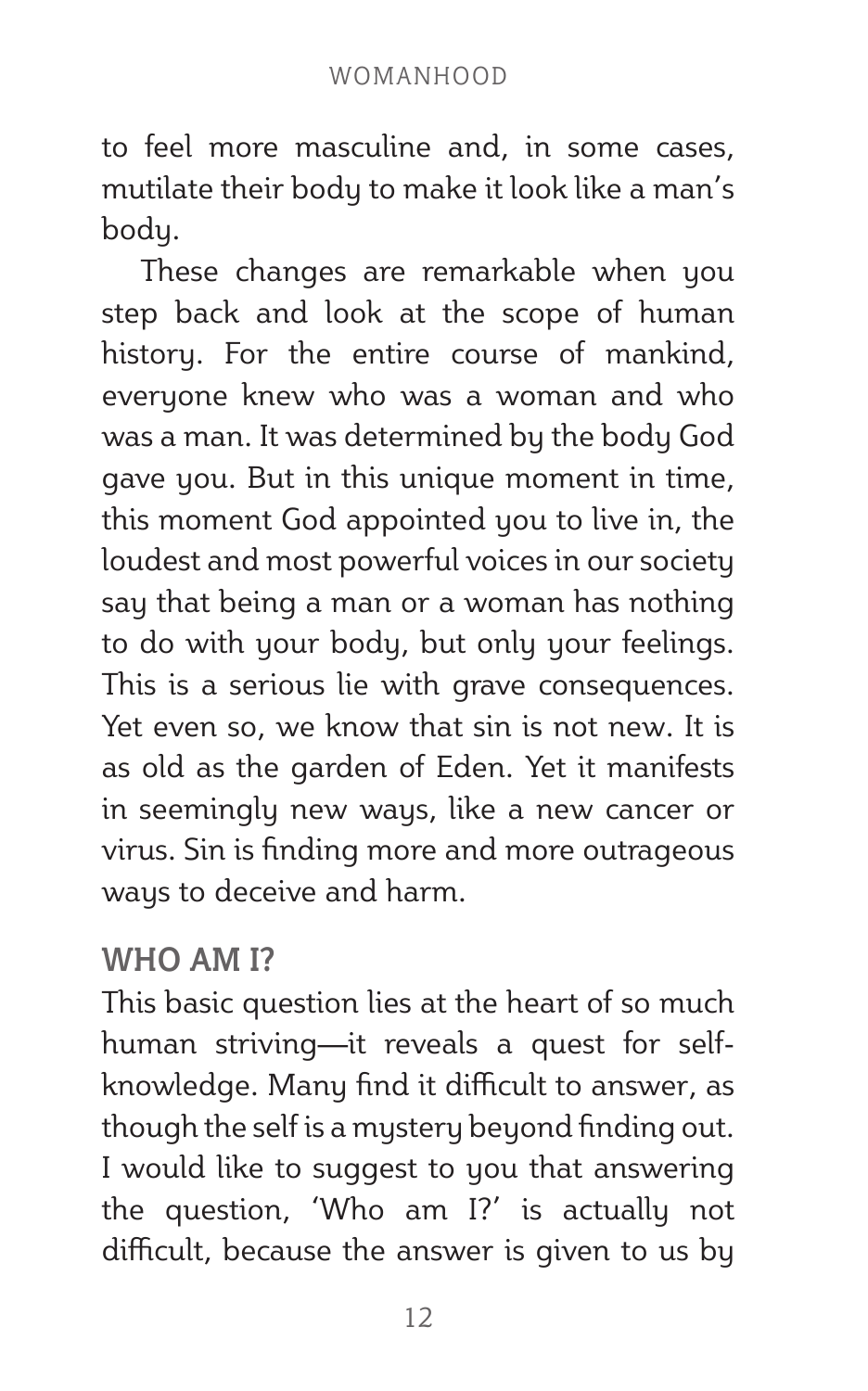#### *Introduction*

assignment, not by self-reflection. Who am I? I am Abigail, a woman, a Christian, a daughter, a mother, a friend, a wife, a created person. All those fundamental things are not something I discovered about myself by taking an in-depth personality test. They are fundamentally gifts from a good Giver.

This is not a book to help you discover who you are, because who you are is a gift given to you by God that simply is, but rather, this is a book to help you receive with gladness who you are and to understand the meaning and purpose of who you are, namely, a woman made by God and saved through Christ.

I won't trifle with you or speak condescendingly to you in these pages. I'm assuming you want to think deeply. I'm assuming you don't want to be coddled like a child, but rather afforded the dignity of being told the straight truth and loved with the unsentimental pure love of Christ. This book is not a safe space as our culture defines it, because the truth of God's Word isn't the kind of safe that keeps us comfortable or secure in this world. Rather, it is the kind of safe that makes us secure in another world. Let's set our hope there—in heaven—where Christ is seated